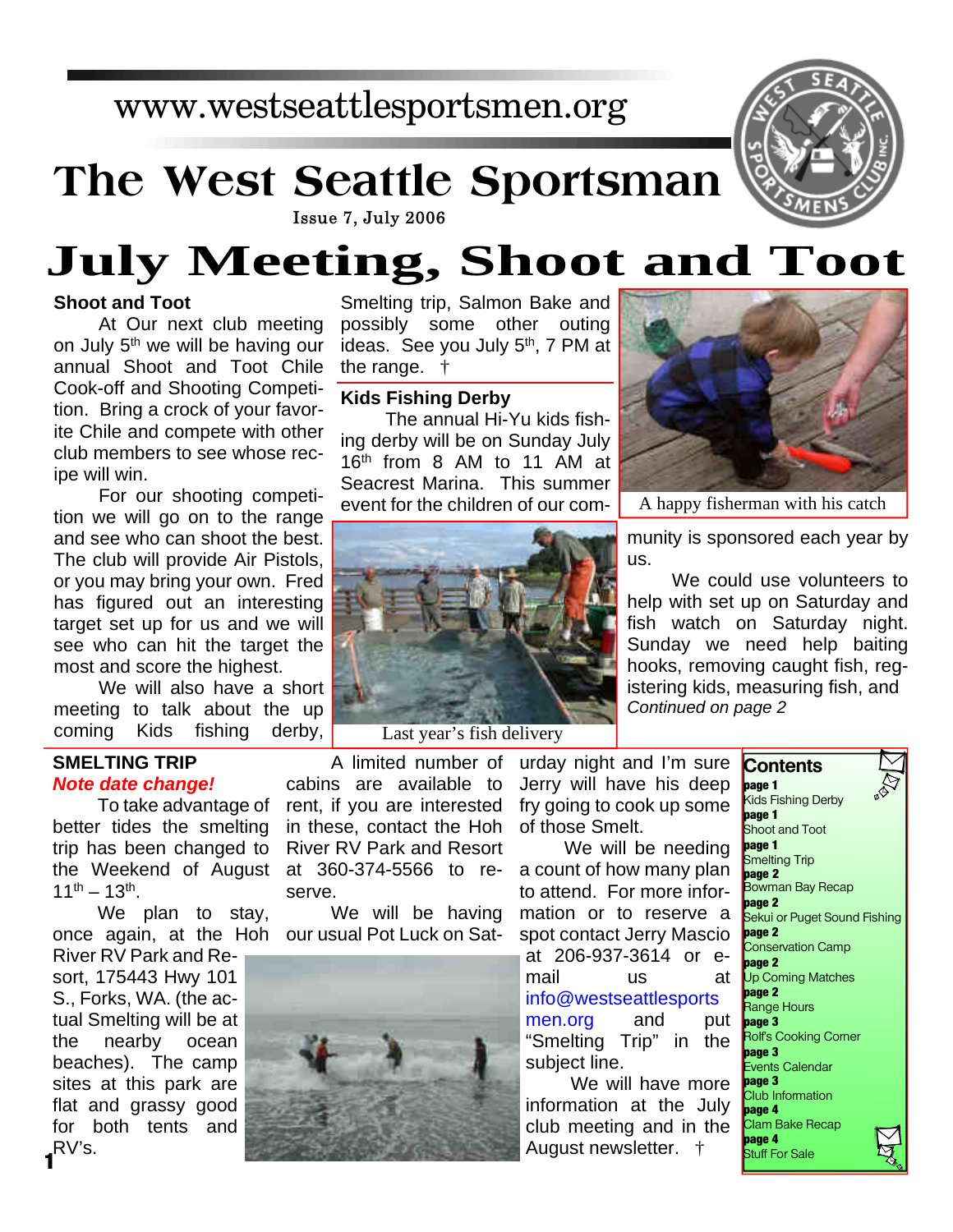*Kids Fishing Derby from page 1* clean up after the derby.

It is always a of lot fun helping the kids catch their fish, for many this may be their first time. I bet all those who have volunteered in the past will tell you they had as much fun as the kids. If you can help please contact Cam Robison at 206- 431-8337. †



Here Fishy Fishy



Icky, Fish Slime!



A good days catch!

#### **Bowman Bay Recap**

Our Bowman Bay trip went well with the weather cooperating and all who came having a great time. We had a great potluck with fresh rock cod, caught that day by Mike Chong and his brother not to mention all the other goodies we had.



Jerry adding fuel to the fire?

We really hit the jack pot craw fishing at Pass Lake, we probably caught the most we ever have. Trout fishing at Heart Lake was a bit slow with yours truly catching the most, a whopping 2.



Just siting around the fire

If you did not make this year's trip try to come next year. I'm sure you will have a great time. †



Cam shows us his fishing technique

#### **Sekui or Puget Sound Fishing**

Interested in a Halibut/Salmon Fishing trip to Sekui in July or August. Best tides for Halibut are July  $28<sup>th</sup> - 30<sup>th</sup>$ or Aug  $4<sup>th</sup>$  -  $5<sup>th</sup>$ . How about a Puget Sound Salmon Fishing Trip. If you are interested in going or would like to help plan a club trip contact Greg Boyd by phone at 425-337-3771 or email greg.boyd@comcast.net. †

#### **Conservation Camp Winners**

Our Conservation Camp essay contest is over. We received 3 entries for camp, 2 Girls and 1 Boy.

After reading their essays we decided that we could not decide who won, so we voted to send them all.

Congratulations to Mackenzie Jennings, Kelli Moseley, and Antonio Varchetta. They will all be off to camp in July. We look forward to hearing about their experiences when they return.†

#### **Up coming Small bore & Air Matches**

| Aug 12-13      | Puy. / Tac. |  |
|----------------|-------------|--|
| Aug 25-27      | Tacoma      |  |
| Sep 9-10       | Tacoma      |  |
| Sept 23-24     | Tacoma      |  |
| <b>Nov 4-5</b> | Olympia     |  |
| Nov 18         | Centralia   |  |
| Dec 9          | Olympia     |  |
|                |             |  |

USA Shooting Zone Championship State Smallbore International Camp & PTO State Conventional Prone Championship Schützenfest / Outdoor Int'l Championship State Indoor Int'l 3-P Championship (West) JORC (West) JOARC (West)

#### **Range Hours and Activity**

Monday - Small Bore - 6 PM Tuesday - Air Pistol & Air Rifle Wednesday - Juniors - Call Fred Burr at 206-935-4883 for information. Cost: Adult members \$2.00, nonmembers \$4.00, Juniors \$1.00.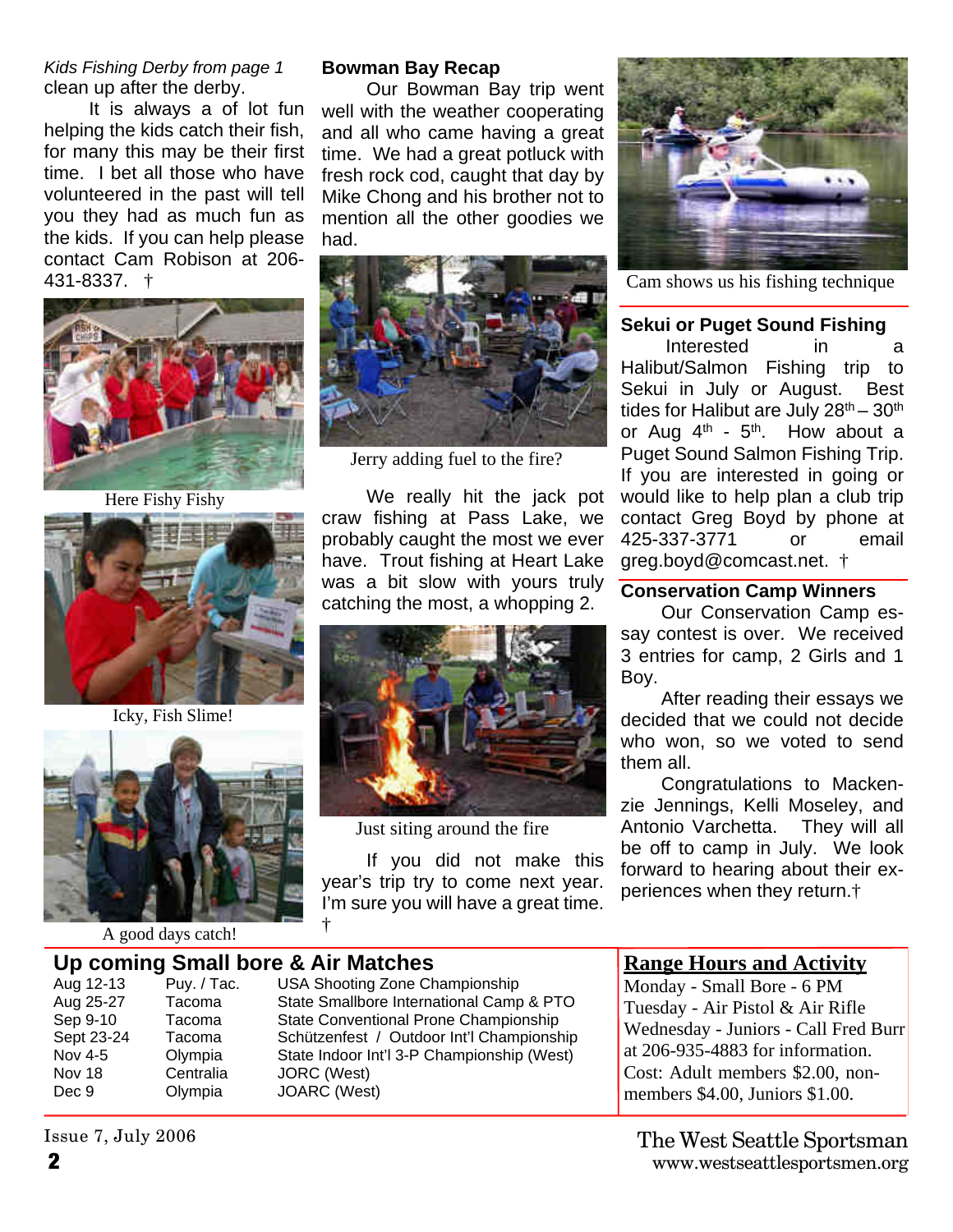#### **The West Seattle Sportsmen's Club Sponsors of the Roger Dahl Rifle Training Range**

#### **OFFICERS TRUSTEES**

President – Cam Robison 206-431-8337 Jerry Mascio 206-937-3614 Vice Pres. – Greg Boyd 425-337-3771 Frank Novito Secretary – Tony Olszewski 425-226-5643 Rolf Erickson Treasurer – Fred Burr 206-935-4883

#### **Rolf's Cooking Corner**

#### **Sweet Pickled Beaver**

We found this honest to God recipe on the net (so you know it must be real). We wouldn't steer you wrong, so we verified that you can (snicker) eat beaver and although we admit we've never tried this one, we just had to include it so we could all share in the laughs as you read the cooking procedure. Ingredients:

1 Beaver, skinned and cleaned

1/2 cup of vinegar

1 pound of salt

2 teaspoons of soda

2 tablespoons of dry mustard

- 3 tablespoons of mixed pickling spice
- 1 teaspoon of cinnamon
- 1/2 teaspoon of ground cloves
- 1/2 cup of brown sugar
- 1/2 cup of dry white wine or apple juice
- 1 cup of pineapple juice

1 juiced and grated rind of a lemon

Wash your beaver thoroughly with salt water, then let it soak overnight in enough cold water



Rec. Sec. – Richard George Contact us at: info@westseattlesportsmen.org

to cover, adding 1/2 cup

vinegar and 1 tablespoon salt to the water. The next day, remove your beaver from the brine. Wash and cover your beaver with a solution of 2 teaspoons soda to 2 quarts of water. Bring to a boil, reduce heat and simmer 10 minutes. Drain and rinse your bea-

ver, then place it in a clean pot. Add water just to cover. Sprinkle mixed pickling spice on top,

bring to a boil, reduce heat and simmer 20 minutes.

Drain and rinse your beaver again, pat it dry and place it in a roaster.

Mix mustard, spices, sugar, wine and fruit juices and spread it over your beaver. Cover and roast your beaver at 325 degrees F. until it is tender (or to your liking), basting it frequently. Eat Beaver. †

July 5<sup>th</sup> - Shoot & Toot, Club Meeting July 16<sup>th</sup> - Hi-Yu Kids Fishing **Derby** Aug 2nd - Salmon Bake, Shelter 3, Lincoln Park. Aug 11th - 13th - Ocean Smelt ing Trip Sept - Salmon Derby

**Events Calendar**

If you have any ideas for programs to have at the club meetings or any good outing ideas let one of the Officers or Trustees know. You may contact us at: info@westseattlesportsmen.org

| <b>New</b>                                                                                                                                                                                                                    | <b>MEMBERSHIP APPLICATION</b>           | <b>Renewal</b>                      |  |
|-------------------------------------------------------------------------------------------------------------------------------------------------------------------------------------------------------------------------------|-----------------------------------------|-------------------------------------|--|
| <b>WEST SEATTLE SPORTSMEN'S CLUB</b>                                                                                                                                                                                          |                                         |                                     |  |
|                                                                                                                                                                                                                               |                                         | $Date$ <sub>__</sub>                |  |
|                                                                                                                                                                                                                               |                                         | washington, being interested in the |  |
| propagation and conservation of game birds, game animals, and fish in the State of Washington, do hereby apply                                                                                                                |                                         |                                     |  |
| for membership in the WEST SEATTLE SPORTSMEN'S CLUB and tender herewith the sum of \$25.00 in                                                                                                                                 |                                         |                                     |  |
| payment of one year's dues.                                                                                                                                                                                                   |                                         |                                     |  |
| "I solemnly swear that I will abide by the Constitution and By-Laws of the West Seattle Sportsmen's Club and                                                                                                                  |                                         |                                     |  |
| help in its up-building and I will not willfully disobey the Game Laws wherever I fish or hunt. I will always be                                                                                                              |                                         |                                     |  |
| a true sportsman both in the field and to my brother members at all times.                                                                                                                                                    |                                         |                                     |  |
| Signed_                                                                                                                                                                                                                       | If you would like to                    |                                     |  |
| <b>Street Address</b>                                                                                                                                                                                                         | receive the Club<br>newsletter by email |                                     |  |
|                                                                                                                                                                                                                               | check here.                             |                                     |  |
|                                                                                                                                                                                                                               |                                         |                                     |  |
| Phone Representation of the Representation of the Representation of the Representation of the Representation of the Representation of the Representation of the Representation of the Representation of the Representation of |                                         |                                     |  |
|                                                                                                                                                                                                                               |                                         |                                     |  |
| (New Only)                                                                                                                                                                                                                    |                                         |                                     |  |
|                                                                                                                                                                                                                               | <u></u>                                 |                                     |  |
| The West Seattle Sportsman                                                                                                                                                                                                    |                                         | Issue 7, July 2006                  |  |

www.seattlesportsmen.org **3**